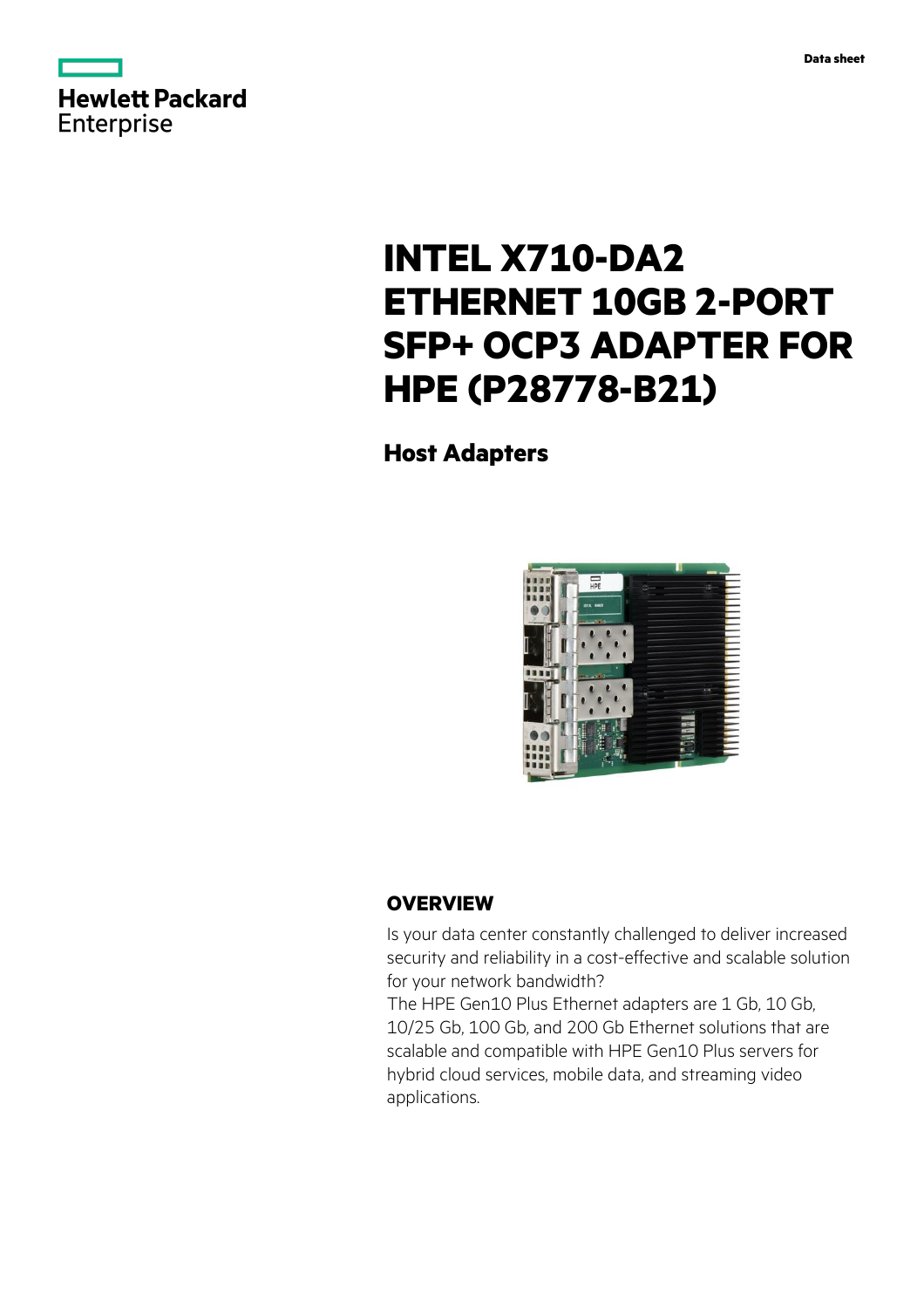Your server is the foundation of your data center, but it doesn't work alone. When one link in your component chain slows down, so does the rest of your operation. Keep your network and data flowing with a seamless ecosystem of HPE servers, networking adapters, transceivers, cables, and switches.

### **FEATURES**

#### **Better Performance**

HPE Gen10 Plus Ethernet adapters are engineered for an assortment of bandwidths and latency-sensitive applications.

The adapters reduce CPU utilization with support for a variety of I/O offloads including remote direct memory access (RDMA) and tunneling.

#### **Reliability and Security**

HPE Gen10 Plus Ethernet adapters authenticate updates for NICs, and help ensure that signed firmware is correct and trusted to reduce rogue firmware installation.

The adapters protect applications, data, and server infrastructure by authenticating digitally-signed firmware via a root-of-trust architecture.

# **Technical specifications Intel X710-DA2 Ethernet 10Gb 2-port SFP+ OCP3 Adapter for HPE**

| <b>Product Number</b> | P28778-B21  |
|-----------------------|-------------|
| Data rate             | 10 Gb       |
| <b>Bus type</b>       | PCIe Gen3x8 |
| <b>Form factor</b>    | OCP3.0      |